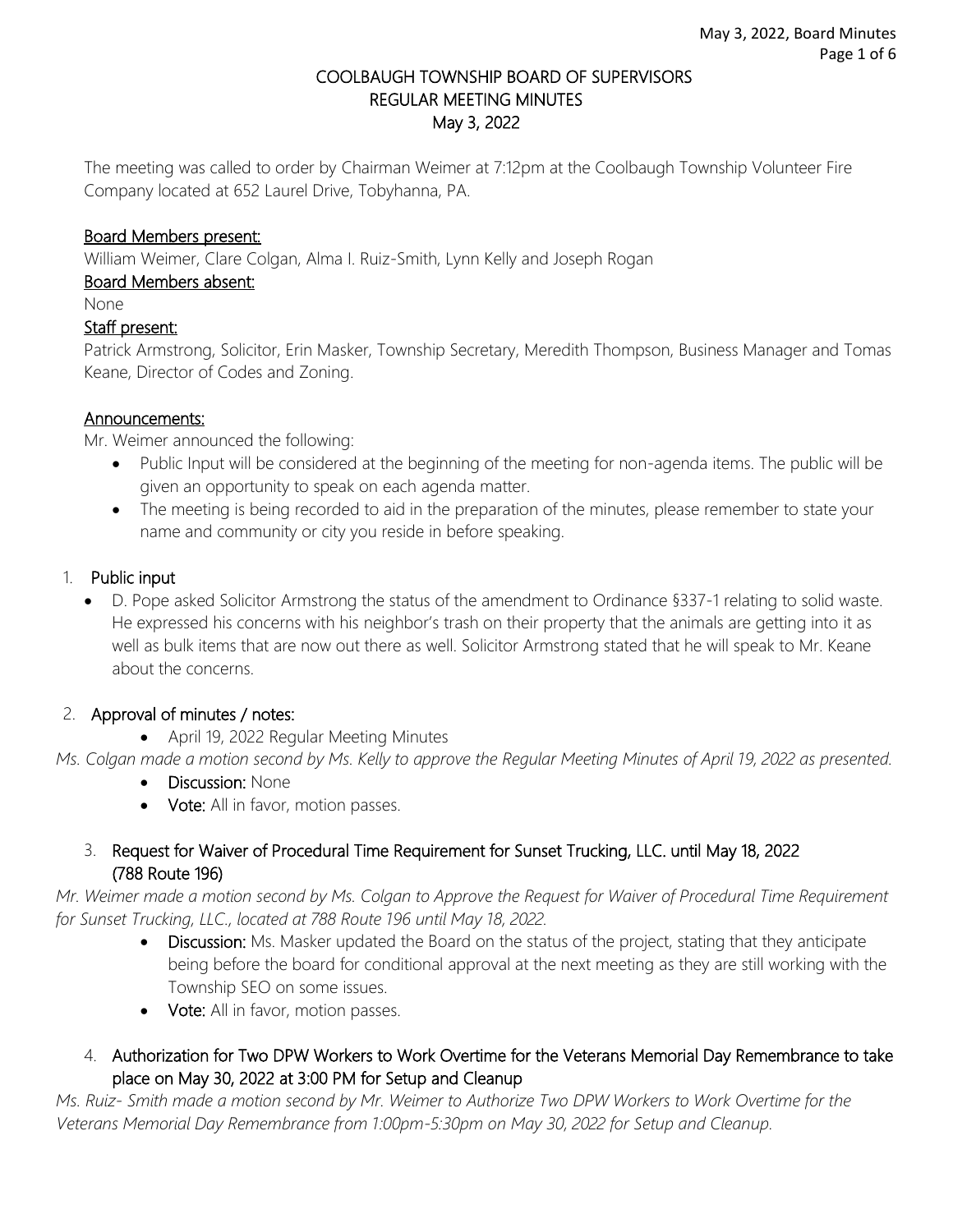- Discussion: Ms. Kelly asked if the overtime wages were coming from the DPW budget or the Veterans Event budget, being advised that it will come out of the DPW budget. Mr. Rogan asked why there is a need for more than one worker.
- Vote: All in favor, motion passes.
- 5. Authorization to Rent a Porta Potty for the Veterans Memorial Day Remembrance Ceremony at the Municipal Complex

*Ms. Ruiz-Smith made a motion second by Mr. Weimer to authorize the rental of a handicap porta potty unit from Gotta Go Potties for the Memorial Day Remembrance Ceremony at the Municipal Complex at a cost not to exceed \$150.00.*

> • Discussion: Ms. Kelly asked if we will also be renting a hand washing station, being advised that we could.

*Ms. Ruiz-Smith amended her motion and Mr. Weimer his second to include the rental of a hand wash station with the total rental amount not to exceed \$250.00.*

- Discussion: A resident asked if we could ask for a donation of the units being advised that we could.
- Vote: All in favor, motion passes.
- 6. Authorization to Approve the Quote from General Code for the Coolbaugh Township Codification Update of Ordinances

*Ms. Kelly made a motion second by Mr. Weimer to Approve the Quote from General Code for the Coolbaugh Township Codification Update of Ordinances at a cost not to exceed \$5,125.00 as per the quote provided.*

- Discussion: S. Anderson- Kreig asked what General Code is, being advised by Ms. Kelly that it is the company that provides our online code of ordinances, and this process will allow the newly passed ordinances to be incorporated into the online and paper copies which will make it easier to find the most up to date ordinances.
- Vote: All in favor, motion passes.
- 7. Acceptance and Authorization to Execute the Grant Documents from 2022 Monroe County Open Space Development for the Environmental Advisory Council in the Amount of \$11,000.00

*Ms. Kelly made a motion second by Mr. Weimer to Accept and Authorize the Execution of the Grant Documents from 2022 Monroe County Open Space Development for the Environmental Advisory Council in the Amount of \$11,000.00.*

• Discussion: Solicitor Armstrong asked who the applicant is that is listed on the grant and stated that it should be the Township as they would be the ones that are executing the grant; EAC is a recommending Council and therefore does not have the authorization to sign documents on behalf of the Township. Ms. Kelly stated that she will verify the grant applicant before the documents are submitted back to the county.

*Ms. Kelly amended her motion and Mr. Weimer his second to Accept and Authorize the Execution of the Grant Documents from 2022 Monroe County Open Space Development for the Environmental Advisory Council in the Amount of \$11,000.00 upon verification that Coolbaugh Township is the Contracted Applicant.*

- Discussion: H. Smith asked what the funds are being used for being advised that it is for stone for the trail and signage. Ms. Kelly sated that the funds will be used to extend the trail on the Wiley Property as well as purchase signage and picnic benches. Ms. Colgan asked the size of the trail and if it will it exceed the 5,000 sq. ft. to require the stormwater ordinance, with Ms. Kelly stating that she didn't have that information with her this evening and will look into it and get back to you. H. Smith stated that there are only certain things that you can do on those properties stating that there are currently motorcycles and ATV's traveling on the paths.
- Vote: All in favor, motion passes.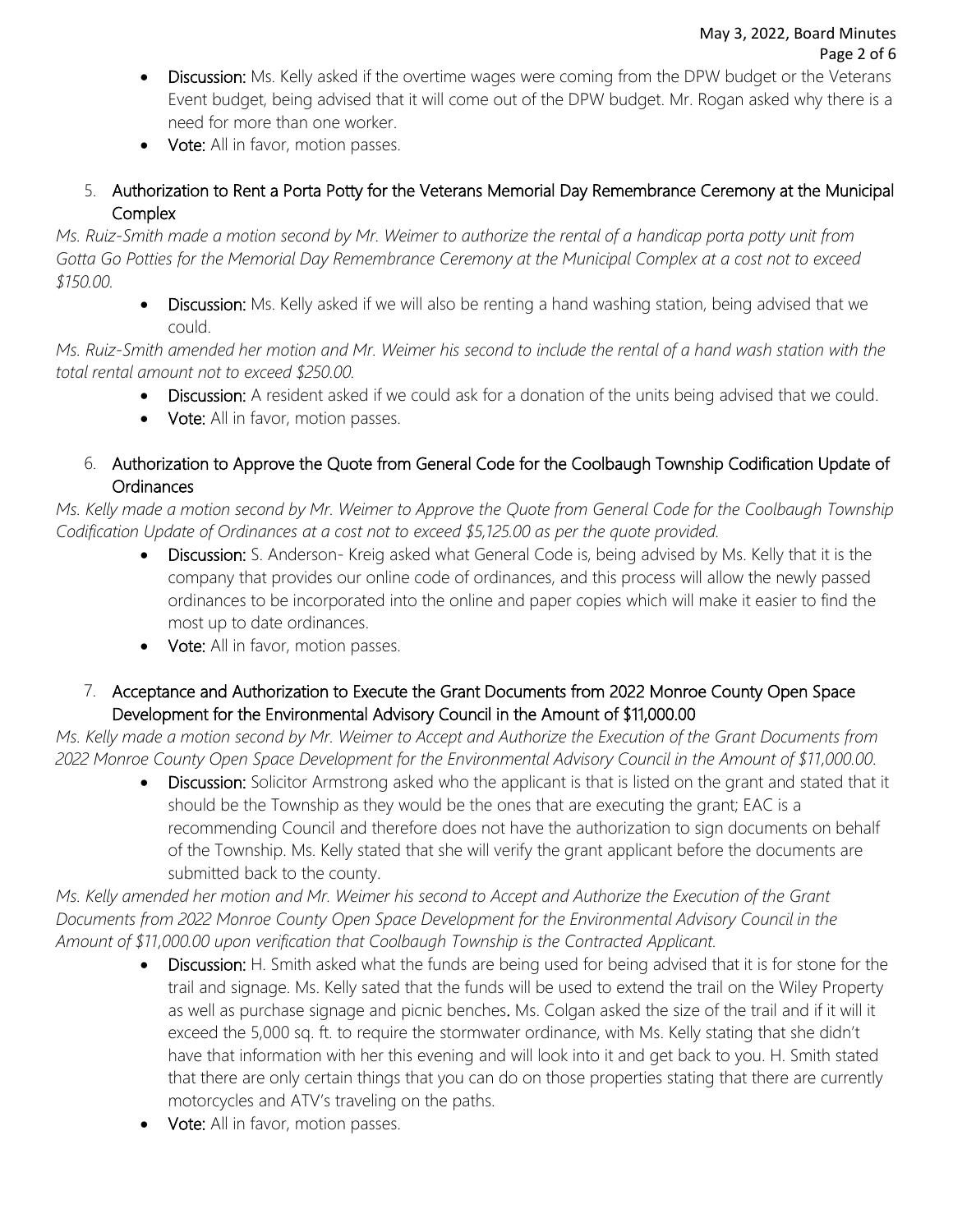#### 8. Coolbaugh Township Board of Supervisor's Future Meetings beginning Wednesday, May 18, 2022

*Ms. Colgan made a motion second by Mr. Weimer to Authorize Advertising Future Meetings of the Planning Commission and Board of Supervisors to be held at the Coolbaugh Township Municipal Center Meeting Room.* 

- **Discussion:** Ms. Ruiz-Smith stated that she is concerned with moving back to a small space due to the rise in COVID numbers. She asked if the Board would consider holding the meetings at the Mountain Center stating that we may also need to start requesting that people wear masks for meetings. Mr. Weimer stated that we are following the CDC Guidelines and therefore we should not need to make any adjustments at this time.
- Vote: All in favor, motion passes.

## 9. Pocono Mountain West Little League Request for Use of Lights at the Volunteer Field

*Ms. Colgan made a motion second by Ms. Ruiz-Smith to Authorize Pocono Mountain West Little League the Usage of the Baseball Field Lights at the Volunteer Field as needed.* 

- **Discussion:** Ms. Colgan stated that we gave them usage of the fields until 9:30pm but didn't include in the motion to include the lights on the field. Ms. Kelly expressed her concerns with people having access to the shed where the light panel is located and the electricity that goes to the lights, stating that they are high voltage. Discussion ensued about the safety of the usage of the lights, the location of the panel box and the ownership of the lights. M. Fairservice discussed the funding for the lights when they were installed stating that they were paid for by a grant that TAA received from Major League Baseball, a monetary contribution from the Tobyhanna Little League and money from the Township to complete the project. She stated that the lights are on a public field and the public should be able to use them. A resident suggested looking into a timing device to be able to set a timer when the lights go on and when they go out.
- Vote: All in favor, motion passes.

# 10. Concerns About the Porta Potty at the Park

Mr. Weimer stated that he received an email regarding the porta potty at the baseball field on April 23, 2022. He stated that he wanted to being this to the Board's attention to make them aware that there was an issue. Ms. Colgan stated that there are five porta potties throughout the park and basketball courts, she stated that she believes that there was only an issue due to the amount of people that were there at one time that day. She stated that the cleaning schedule of the units are on Fridays and Mondays, so moving forward there should not be any issues.

• Discussion: M. Fairservice stated that there is a until by the multipurpose field that they can also walk to use. No action was required on this item at this time.

# 11. PSATS Attendee Recap

Mr. Weimer stated that he added this to the agenda just to recap on what the attendees took away from the PSATS conference this year. Ms. Kelly stated that she was not aware that this was going to be an agenda item and asked that she be able to speak on this item in the future as she brought back a lot of useful information. Ms. Thompson stated that admin had a staff meeting to discuss what they took away from PSATS stating that the zoning dept attendees split up the classes and that she and Ms. Masker attended the admin classes. She stated that there are some things that we took away that we will be bringing to the Board on the 5-year plan discussion as well as things that we will be implementing in the office that will be useful. Ms. Colgan stated that she spoke to vendors about items for the parks and is expecting a delivery of catalogs to the township, she also attended classes relating to EMS and recruitment and retention. Mr. Weimer stated that he attended classes which had to do with MS4 stating that although we as a township are not there yet, there is some software that he would like to look into which would integrate into permit manager to allow us to begin the legwork for MS4 and be able to be ahead of the mandate. He stated that he also spoke with DEP about the pristine water in Coolbaugh Township and the regulations that are in place to protect them when developers submit for permits. He stated that developers and businesses are held to a much higher standard than anyone else. Mr. Weimer stated that some townships are hiring township planners to be able to move the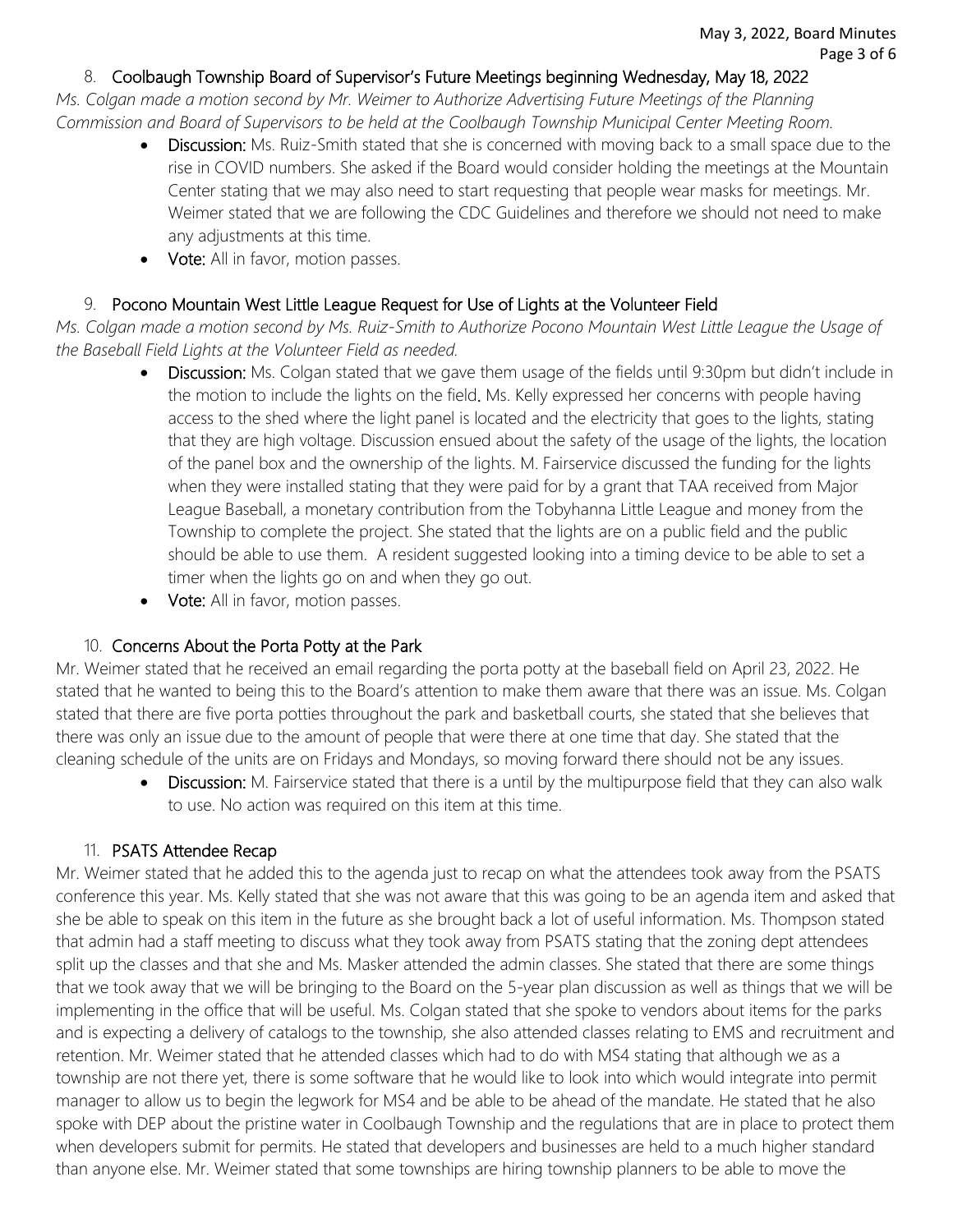#### May 3, 2022, Board Minutes Page 4 of 6

communities forward with development that they are interested in bringing in stating that is a discussion for the future. He also stated that he would like to begin looking into sending out a paper or electronic newsletter in order to keep the public up to speed on what is going on in the township, stating that no one is in the pocket of anyone and that we are a transparent township and need to promote that. He stated that the newsletters would help to alleviate misinformation from being shared on social media, stating that we are not the only area with warehouses. He stated that he keeps hearing that we need smart development and good development in the community and stated that he would like to advertise for a steering committee and ask that any members of the township that would like to be a part of the committee submit a letter of interest. This will help us determine what we want in our township, what ordinances need to be changed in the township and would allow the public to have their comments heard.

# 12. Possible Formation of a Steering Committee to Include Growth in Coolbaugh Township

*Mr. Weimer made a motion second by Ms. Ruiz-Smith to advertise and accept letters of interest for anyone that is interested in being considered to be on the steering committee.* 

- Discussion: Mr. Weimer stated that this is the committee that he just spoke about. Ms. Ruiz-Smith stated that we need to educate ourselves on what a steering committee is. Mr. Weimer stated that we could listen to the concerns about development and discuss ordinances and what people want in the township, form a committee which would research the items and make suggestions as to how to best resolve them or what they would like to see. He stated that this would allow the Board to hear from the residents. He stated that a Supervisor could be the moderator for the committee and that the Supervisors could take turns filling that position. D. Pope stated that with the issues he has previously discussed, maybe the township should look into a trash hauler for the township and the residents pay for the service, this way everyone would be required to have service. A resident stated that she thinks a steering committee is a good idea as the Supervisors are reactive instead of proactive. This may help bring concerns and problems to light in advance of there being an issue that arises. S. Anderson- Kreig stated that a group of 8-12 would be a good number to work with for this committee. Mr. Weimer stated that we will wait to see how many people apply and stated that maybe we can separate into multiple groups if there is a lot of interest, and the groups could be project or topic specific.
- Vote: All in favor, motion passes.

# 13. Authorization for DPW Overtime as Needed for Seasonal Park Requirements from May – October

*Ms. Colgan made a motion second by Supervisor Rogan to authorize overtime for DPW as needed for Seasonal Park Requirements from May through October.*

- Discussion: *Ms. Ruiz-Smith asked if the funds for this expenditure would be coming from the DPW budget or parks, being advise that it could come out of the parks line items for the hiring of the two DPW seasonal workers as no one was hired. Ms. Colgan stated that they would be working when the pavilions are rented.*
- Vote: All in favor, motion passes.

# 14. Approval of Minor Subdivision joining lots 8 & 9, Block A-42, Section 9, Arrowhead Lake, Property Owner(s) Barbara McDermott and Jeanne Buckley

*Ms. Kelly made a motion second by Ms. Colgan to Approve the Minor Subdivision joining lots 8 & 9, Block A-42, Section 9, Arrowhead Lake, Property Owner(s) Barbara McDermott and Jeanne Buckley*

- Discussion: None
- Vote: All in favor, motion passes.
- 15. Approval of Minor Subdivision joining lots 58 & 59, Block A-2001, Section 20, Arrowhead North, Property Owner(s) Vito & Diana Cusenza

*Ms. Colgan made a motion second by Ms. Kelly to approve the Minor Subdivision joining lots 58 & 59, Block A-2001, Section 20, Arrowhead North, Property Owner(s) Vito & Diana Cusenza*

• **Discussion: None**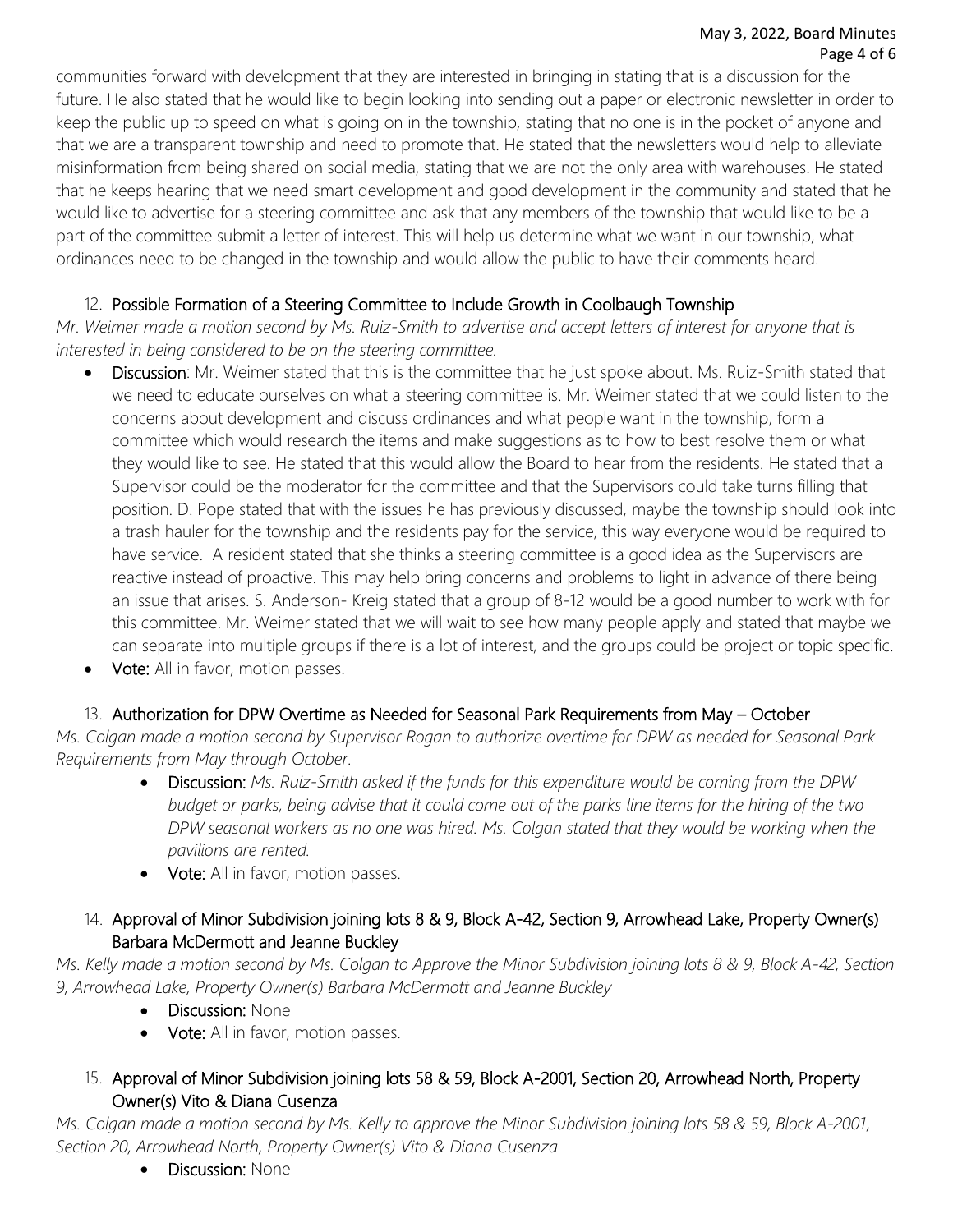**Vote:** All in favor, motion passes.

### 16. Appointment to the Planning Commission with a Term Expiring on December 31, 2023

*Ms. Kelly made a motion to Appoint Brian Visakay to the Planning Commission with a Term Expiring on December 31, 2023.* \*Motion failed due to a lack of a second. \*

*Mr. Rogan made a motion second by Ms. Kelly to appoint Janice Smith-Hughes to the* Planning *Commission with a Term Expiring on December 31, 2023.*

- Discussion: None
- Vote: 2-3-0, motion failed.

*Ms. Colgan made a motion second by Ms. Ruiz-Smith to Appoint Mike Schlegel to the* Planning *Commission with a Term Expiring on December 31, 2023.*

- Discussion: Ms. Kelly stated that there were four letters of interest received with two of them being from fire company members. She stated that she has nothing against members of the fire company wanting to be involved but stated that there were previously three members of the fire company on the commission and there were issues with making quorum when there were fire company events/calls. She also stated that the fire company is working toward building a new building which will need to go before the Planning Commission for review and she stated that it is best not to have the appearance of a conflict with having a majority of the Board as members of the fire company. D. Pope and H. Smith both agreed that the Planning Commission should not be stacked with fire company members. Solicitor Armstrong stated that there is no legal issue with there being three members on the fire company on the commission. Ms. Ruiz-Smith stated that all three fire company members could have a different opinion and may not agree; they only recommend to the Supervisors. A resident in the audience named Sara stated that there is an appearance of having a favorable opinion on a project due to the affiliation with an organization. Mr. Weimer stated that Mr. Schlegel is a life member of the fire company and does not respond to calls. M. Schlegel was in attendance and stated that he put in a letter of interest to be able to help the township move forward, stating that he has lived here for 36 years and is retired and looking to get involved in the community.
- Vote: 4-1-0, motion passes.
- 17. Authorization to Advertise a Special Meeting Scheduled for Tuesday, May 31. 2022 at 6:00pm for the Purpose of Discussing the Coolbaugh Township Five Year Plan

*Mr. Weimer made a motion second by Ms. Ruiz-Smith to table the Authorization to Advertise a Special Meeting Scheduled for Tuesday, May 31. 2022 at 6:00pm for the Purpose of Discussing the Coolbaugh Township Five Year Plan until a date is agreed upon by the Board.*

• Vote: All in favor, motion passes.

# 18. Evergreen Farms Application for Special Exception Hearing before the Zoning Hearing Board

*Ms. Colgan made a motion second by Mr. Weimer to Table the Discussion on the Evergreen Farms Application for Special Exception Hearing before the Zoning Hearing Board until the May 18, 2022 meeting.* 

• Vote: All in favor, motion passes.

| 19. Current obligations    |               |
|----------------------------|---------------|
| • General Fund             | \$ 350,195.19 |
| • Sewer Fund               | \$4.041.27    |
| <b>Total Disbursements</b> | \$354,236.46  |

*Ms. Colgan made a motion second by Mr. Weimer to Authorize Paying the Current Obligations in the Amount of \$354,236.46.* 

• Discussion: None